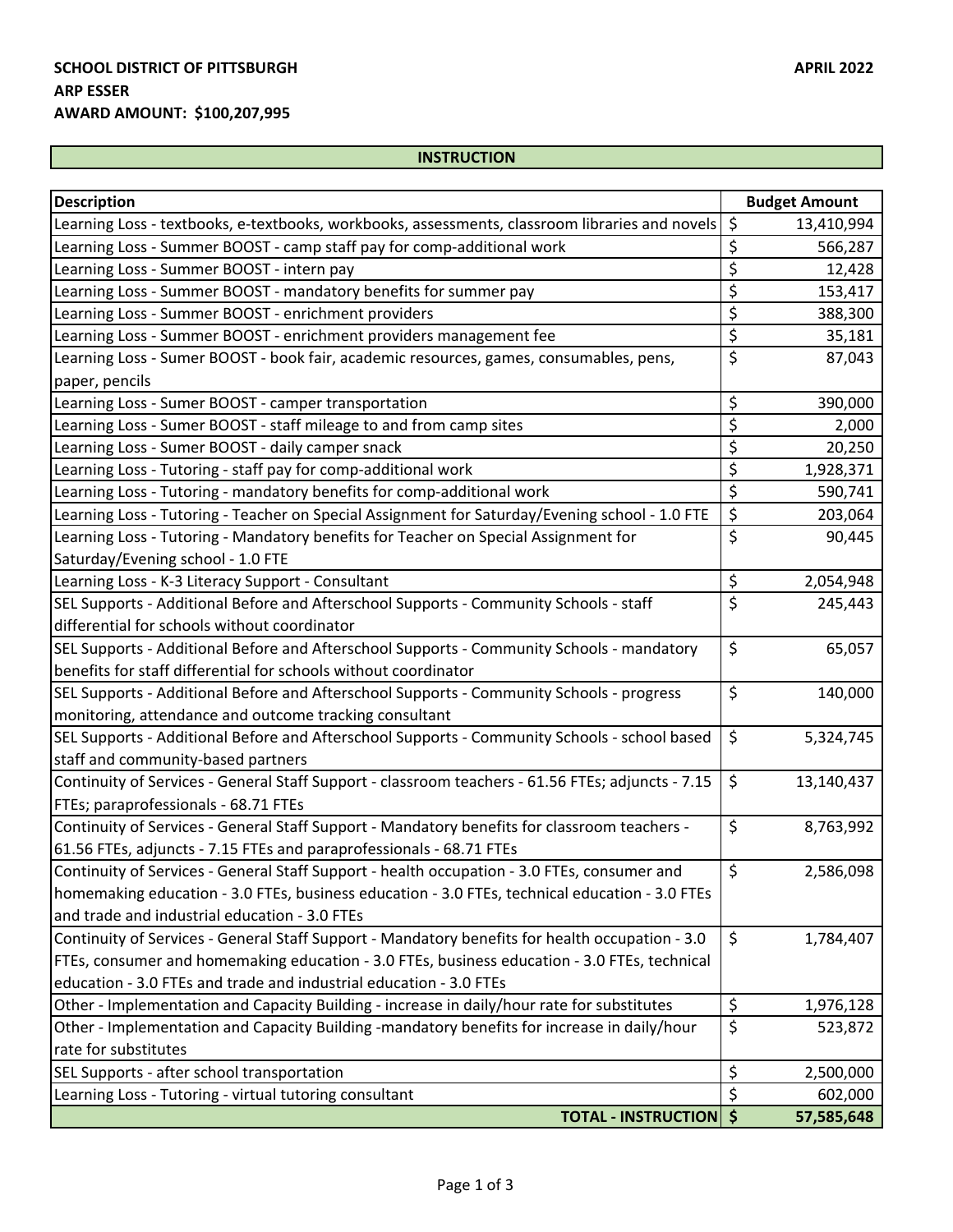## **SUPPORT**

| <b>Description</b>                                                                                | <b>Budget Amount</b> |
|---------------------------------------------------------------------------------------------------|----------------------|
| Learning Loss - Summer BOOST - camp outreach with families including materials and food for       | \$<br>10,000         |
| meetings                                                                                          |                      |
| Learning Loss - Summer or afterschool training pay for teachers                                   | \$<br>781,175        |
| Learning Loss - Mandatory benefits for summer of afterschool training pay for teachers            | \$<br>207,090        |
| Learning Loss - Comp-additional pay for teacher professional development including but not        | \$<br>1,931,614      |
| limited to Teacher Academy, Reading Horizons, LETRS and Elevate                                   |                      |
| Learning Loss - Mandatory benefits for comp-additional pay for teacher professional               | \$<br>512,071        |
| development including but not limited to Teacher Academy, Reading Horizons, LETRS and             |                      |
| Learning Loss - Family and Staff Engagement/Communications - teacher home visits - 54             | \$<br>75,557         |
| schools x 6 teachers x \$23.32/hr x 5 hrs x 2 days                                                |                      |
| Learning Loss - Family and Staff Engagement/Communications - mandatory staff benefits for         | \$<br>20,030         |
| teacher home visits                                                                               |                      |
| Learning Loss - Family and Staff Engagement/Communications - teacher home visit training pay      | $\zeta$<br>22,667    |
| Learning Loss - Family and Staff Engagement/Communications - mandatory benefits for teacher       | \$<br>6,008          |
| home visit training pay                                                                           |                      |
| Learning Loss - Family and Staff Engagement/Communications home visit trainer - consultant        | \$<br>40,000         |
| Learning Loss - Family and Staff Engagement/Communications - home visits/survey date              | \$<br>10,000         |
| management                                                                                        |                      |
| Learning Loss - Family and Staff Engagement/Communications - targeted media campaign              | \$<br>100,000        |
| Learning Loss - Family and Staff Engagement/Communications - Let's Talk Communication             | \$<br>140,000        |
| Learning Loss - Family and Staff Engagement/Communications - direct mailings                      | \$<br>80,000         |
| SEL Supports - Restorative Practices - Additional pay for restorative practices liaisons and      | \$<br>22,660         |
| trainers                                                                                          |                      |
| SEL Supports - Restorative Practices -Mandatory benefits for restorative practices liaison's and  | $\zeta$<br>6,008     |
| trainer's additional pay                                                                          |                      |
| SEL Supports - Restorative Practices -materials for trainings and meetings (i.e. name tags, pens, | \$<br>900            |
| paper, pencils)                                                                                   |                      |
| SEL Supports - Restorative Practices - Annual license fee for trainers                            | \$<br>4,500          |
| SEL Supports - Restorative Practices - IIRP books for intro and circle trainings                  | \$<br>4,000          |
| SEL Supports - Restorative Practices - 10 FTEs to support rooms and help revamp programs          | ς<br>323,360<br>ب    |
| SEL Supports - Restorative Practices - Mandatory benefits for 10 FTEs to support rooms and        | $\zeta$<br>211,373   |
| help revamp programs                                                                              |                      |
| SEL Supports - Restorative Practices - Safe Passages consultant                                   | \$<br>275,000        |
| SEL Supports - Youth Court - Consultants                                                          | \$<br>225,000        |
| SEL Supports - Youth Court - travel                                                               | \$<br>11,000         |
| SEL Supports - Youth Court - training manuals                                                     | \$<br>15,000         |
| SEL Supports - Youth Court - research and evaluation consultant                                   | \$<br>335,000        |
| SEL Supports - Youth Court - technical support consultant                                         | \$<br>12,000         |
| SEL Supports - Youth Court - Additional stipend for staff                                         | \$<br>10,000         |
| SEL Supports - Youth Court - Mandatory benefits for additional stipend for staff                  | \$<br>2,651          |